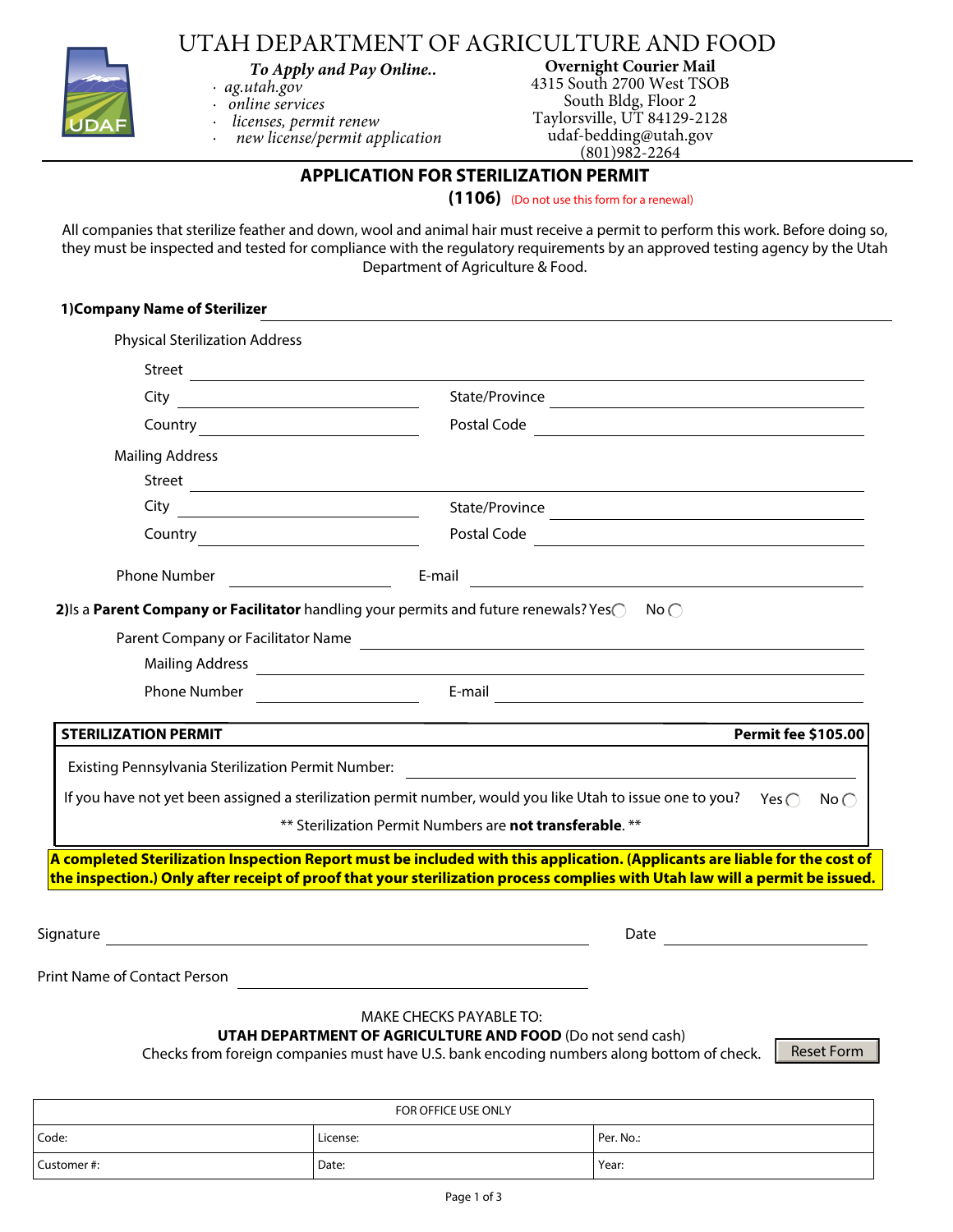

## UTAH DEPARTMENT OF AGRICULTURE AND FOOD

- **To Apply and Pay Online..**
- · ag.utah.gov
- · online services
- licenses, permit renew
	- new license/permit application

**Overnight Courier Mail**  4315 South 2700 West TSOB South Bldg, Floor 2 Taylorsville, UT 84129-2128 udaf-bedding@utah.gov  $(801)982 - 2264$ 

# **STERILIZATION INSPECTION REPORT**

**(1106)**

#### **AGENCY PERFORMING INSPECTION**

| <b>Company Name</b>   |                                                     |                |
|-----------------------|-----------------------------------------------------|----------------|
| <b>Inspector Name</b> |                                                     |                |
| Address               | Street                                              |                |
|                       | City                                                | State/Province |
|                       | Country                                             | Postal Code    |
|                       | <b>Phone Number</b>                                 | E-mail         |
|                       | <b>STERILIZATION FACILITY SUBJECT TO INSPECTION</b> |                |
|                       | Plant or Company Name                               |                |
| <b>Address</b>        | <b>Street</b>                                       |                |
|                       | City                                                | State/Province |
|                       | Country                                             | Postal Code    |
|                       | <b>Phone Number</b>                                 | E-mail         |
|                       |                                                     |                |

#### **DATE(S) OF INSPECTION**

#### **Type of Sterilization Process Witnessed and Results**

| <b>STEAM PRESSURE PROCESS</b>                                           |                               | <b>STREAMING STEAM PROCESS</b> |                                                                                   |                               |  |
|-------------------------------------------------------------------------|-------------------------------|--------------------------------|-----------------------------------------------------------------------------------|-------------------------------|--|
| Steam chamber size<br>(in feet)                                         | Length<br>Width<br>Height     |                                | Steam room size<br>(in feet)                                                      | Length<br>Width<br>Height     |  |
| Is the chamber tight?                                                   | Yes (include photo)<br>No     | ◯<br>O                         | Are valved outlets provided<br>for the steam room?                                | Yes (include photo)<br>No     |  |
| Does the boiler have a<br>certificate of inspection?                    | Yes (include photo)<br>No     | $\bigcirc$<br>$\bigcirc$       | If yes, check location(s)<br>and include photos                                   | Top of room<br>Bottom of room |  |
| Steam pressure utilized during<br>sterilization was:                    | pounds applied for<br>minutes |                                | Are shelves in steam room made of<br>an open type construction (i.e.<br>lattice)? | Yes (include photo)<br>No     |  |
| Does the chamber have a steam<br>pressure gauge?                        | Yes (include photo)<br>No     | $\bigcirc$<br>∩                | Number of applications of steam<br>injected                                       |                               |  |
| Is the steam pressure gauge<br>visible from outside the<br>chamber?     | Yes (include photo)<br>No     | $\bigcirc$<br>◯                | Length of time of each application<br>of steam?                                   |                               |  |
| Maximum amount of product<br>allowed in the chamber<br>at any one time? |                               |                                | What interval of time elapses<br>between each application?                        |                               |  |
| Type of detergent used                                                  |                               |                                | Type of detergent used                                                            |                               |  |
|                                                                         |                               |                                | Maximum amount of product<br>allowed in the chamber<br>at any one time?           |                               |  |